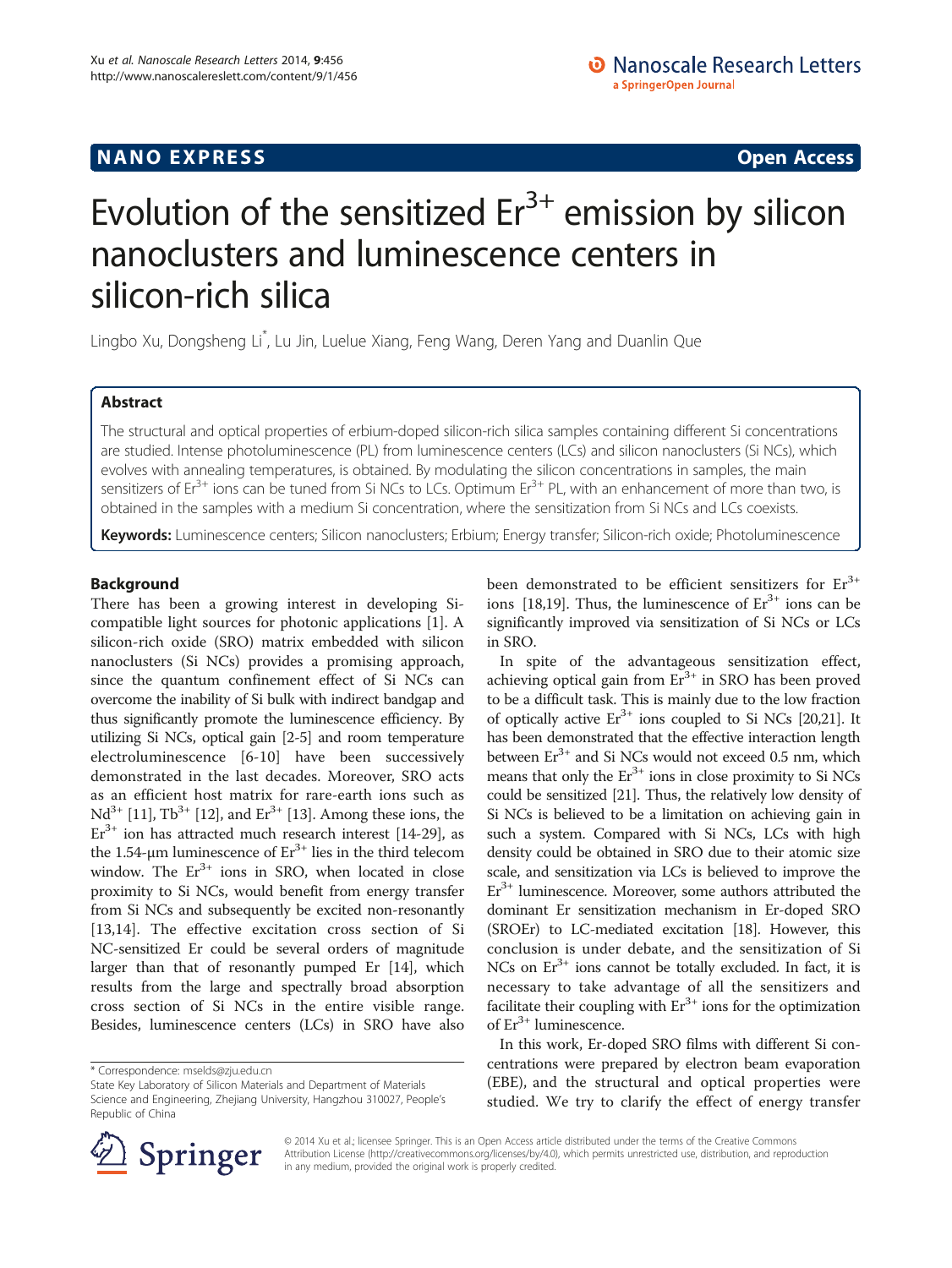from Si NCs or LCs to the  $Er<sup>3+</sup>$  ions and subsequently optimize the  $Er^{3+}$  luminescence.

# Methods

Er-doped SRO films with thicknesses of approximately 400 nm were prepared on  $p$ -type <100 > silicon substrates by EBE. Three different targets were used: a SiO and  $Er<sub>2</sub>O<sub>3</sub>$  mixed target with Er atomic concentration of approximately 20 at.% was labelled 'target I', and target I baked at 80°C in air for 24 and 48 h was labelled 'target II' and 'target III'. Consequently, samples prepared from targets I, II, and III are labelled samples I, II, and III, respectively. The details of the deposition parameters can be found in [[19](#page-5-0)]. Rutherford backscattering spectra were collected using 2.02 MeV <sup>4</sup>He ion beams at a scattering angle of 165° to determine the atomic compositions of the as-deposited (A.D.) films. The Er concentration was approximately  $3 \times 10^{19}$  at./cm<sup>3</sup> in all the samples, and the Si atomic concentration was 38.5, 37.0, and 35.7 at.% in samples I, II, and III, respectively. After deposition, the samples were placed in a quartz furnace and annealed in flowing  $N_2$  at temperatures in the range of 700 to 1,150°C for 30 min to form the different sensitizers (LCs and/or Si NCs). The structural characteristics of the annealed samples were studied by transmission electron microscopy (TEM, Tecnai F20G2, FEI Company, Hillsboro, USA). Continuous wavelength photoluminescence (PL) measurements were carried out at room temperature using a 325-nm line of a He-Cd laser as the excitation light source. PL spectra were recorded using a charge-coupled

device (PIXIS: 100BR, Princeton Instruments, Trenton, USA) in the visible range and a photomultiplier tube (PMT, Hamamatsu R5509, Iwata City, Japan) in the infrared range. The PL decay traces of the matrices were excited by a 405-nm picosecond laser diode and measured by a multichannel photon counting system (Edinburg Instruments Ltd., Livingston, UK). The Fourier transform infrared (FTIR) investigations were carried out under the transmission mode and vacuum condition using a Bruker IFS 66 V/S FTIR spectroscope (Bruker BioSpin AG Ltd., Beijing, China).

# Results and discussion

The structural evolution of sample I with the annealing process was investigated by measuring the FTIR spectra, as shown in Figure 1. The main peak in the range from 1,065 to 1,088 cm−<sup>1</sup> is ascribed to the Si-O-Si stretching mode [[30\]](#page-5-0). With the increase of annealing temperatures, the intensity of the main peak gradually increases and its peak position shifts to higher wavenumbers, which indicates the phase separation in the SROEr films [\[31\]](#page-5-0). In addition, each spectrum can be resolved into three bands with a Gaussian fitting procedure, which are ascribed to the Si-O-Si bulk stretching mode (sub-peak A), the Si-O-Si surface stretching mode (sub-peak B), and the  $Si = O$  symmetric stretching mode (sub-peak C) [[32\]](#page-5-0). The ratio of the  $Si = O$ symmetric stretching mode in the SROEr films is shown in the inset of Figure 1, and it decreases with the increase of the annealing temperatures, due to the decomposition of the  $Si = O$  bonds by Er ions during thermal treatments [\[19](#page-5-0)].



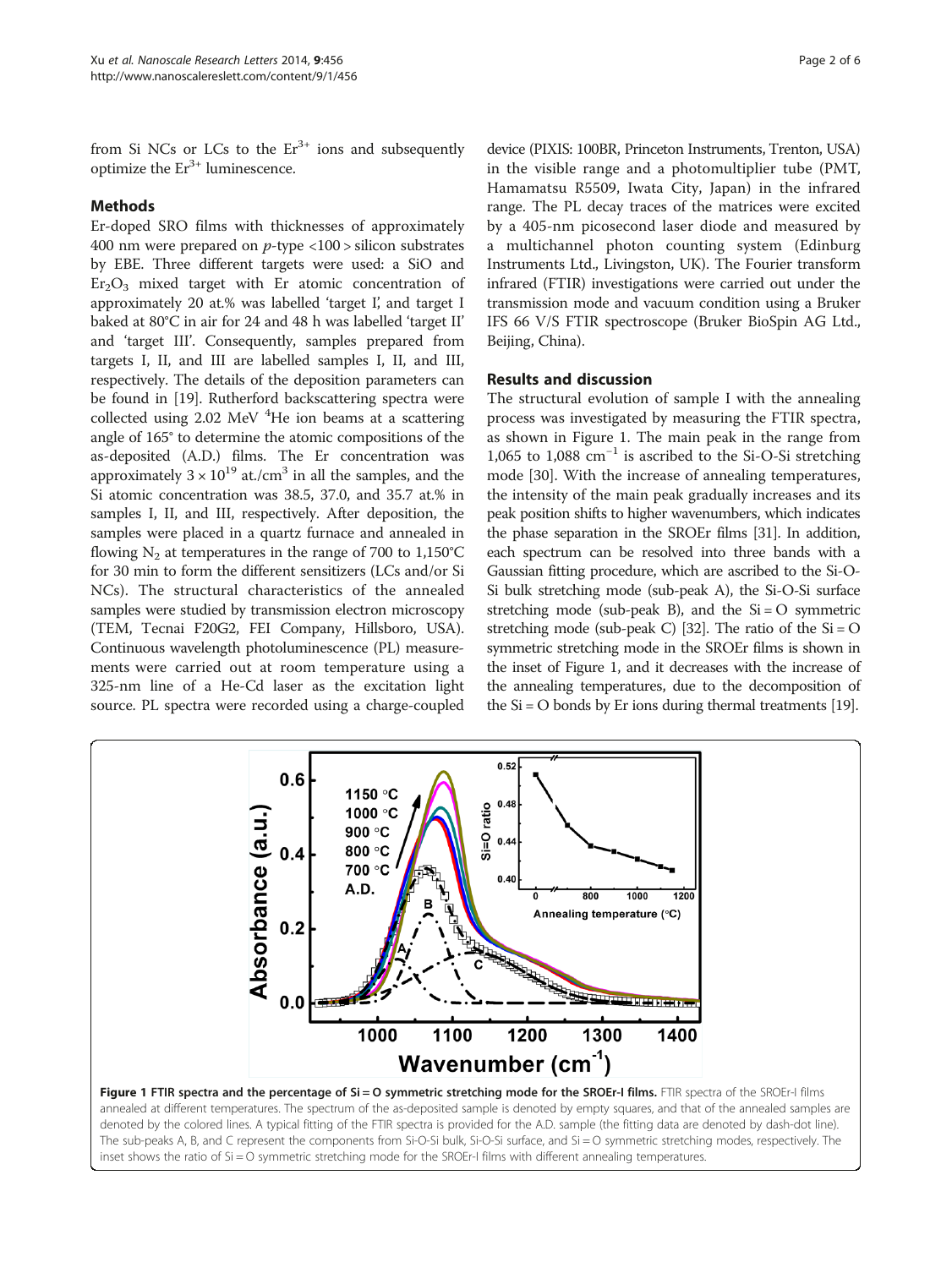<span id="page-2-0"></span>Figure 2 shows the matrix-related PL spectra measured from sample I with different thermal treatment processes. Gaussian fittings were applied to these spectra to identify the origin of PL. In the PL spectrum from the as-deposited specimen, two PL bands can be resolved. The PL band with a peak at 2.8 eV originates from weak oxygen bonds (WOBs) [\[33\]](#page-5-0), and the one with a peak at 2.3 eV originates from  $Si = O$  states [\[19,34](#page-5-0)]. This is consistent with the results from sample III, as we have studied in [\[19](#page-5-0)]. However, the evolution of the PL spectra from sample I with different thermal treatments differs from that of sample III. After annealed at 700°C in  $N_2$  for 30 min, the PL from WOBs in sample I diminishes while the intensity of PL from Si = O states remains almost constant. Indeed, PL from  $Si = O$  states is also unstable during thermal treatments and would disappear after annealed at 900°C,



where a weak PL band from non-bridging oxygen hole centers (NBOHCs) arises [\[35](#page-5-0)]. When the annealing temperature further increases to 1,000°C, a new PL band peaked at approximately 1.6 eV arises. Stretched exponential fittings of the decay traces have been applied, in the form of  $I(t) = I_0 \exp[-(t/\tau)^{\beta}]$ , where  $\tau$  is the PL decay time and  $0 \le \beta \le 1$  is the dispersion exponent. The lifetime of the PL peak at 1.6 eV is about 5  $\mu$ s, much longer than that of the PL from LCs. Hence, this PL band is considered to originate from Si NCs. Finally, the PL from LCs would disappear, and there is only a PL band from Si NCs in the 1,150°C annealed specimen.

Figure 3 shows the integrated PL intensity (ITPL) of SROEr-I matrix and that of  $Er^{3+}$  ions (right-hand scale) with different annealing temperatures. In the specimens annealed below 800°C, the PL from  $Er^{3+}$  is nearly indistinguishable, though strong PL from LCs (WOBs and  $Si = O$  states) can be observed. This suggests that most of the  $Er^{3+}$  ions in the low-temperature annealed specimens may be optically inactive and thus could not be sensitized by LCs (WOBs and  $Si = O$  states); in other words, high-temperature annealing is required to activate  $Er^{3+}$  ions. PL from  $Er<sup>3+</sup>$  ions could only be clearly observed in the specimens annealed above 900°C, and its intensity increases by a factor of 12 with the annealing temperatures until 1,100°C, followed with a sudden drop at 1,150°C. Meantime, the emission decay time for  $Er^{3+}$  increases continuously by a factor of 4, from 68 to 287 μs, with the annealing temperature until 1,100°C and it finally reaches 415 μs at 1,150°C. The evolution of the  $Er^{3+}$  PL intensity could partially but not solely be explained by the increase of PL decay times. In fact, the evolution of ITPL from  $Er^{3+}$  ions with annealing temperatures shows a similar trend to that from the SROEr matrix in the range



of coalescent Si NCs in the 1,150°C-annealed SROEr-I film.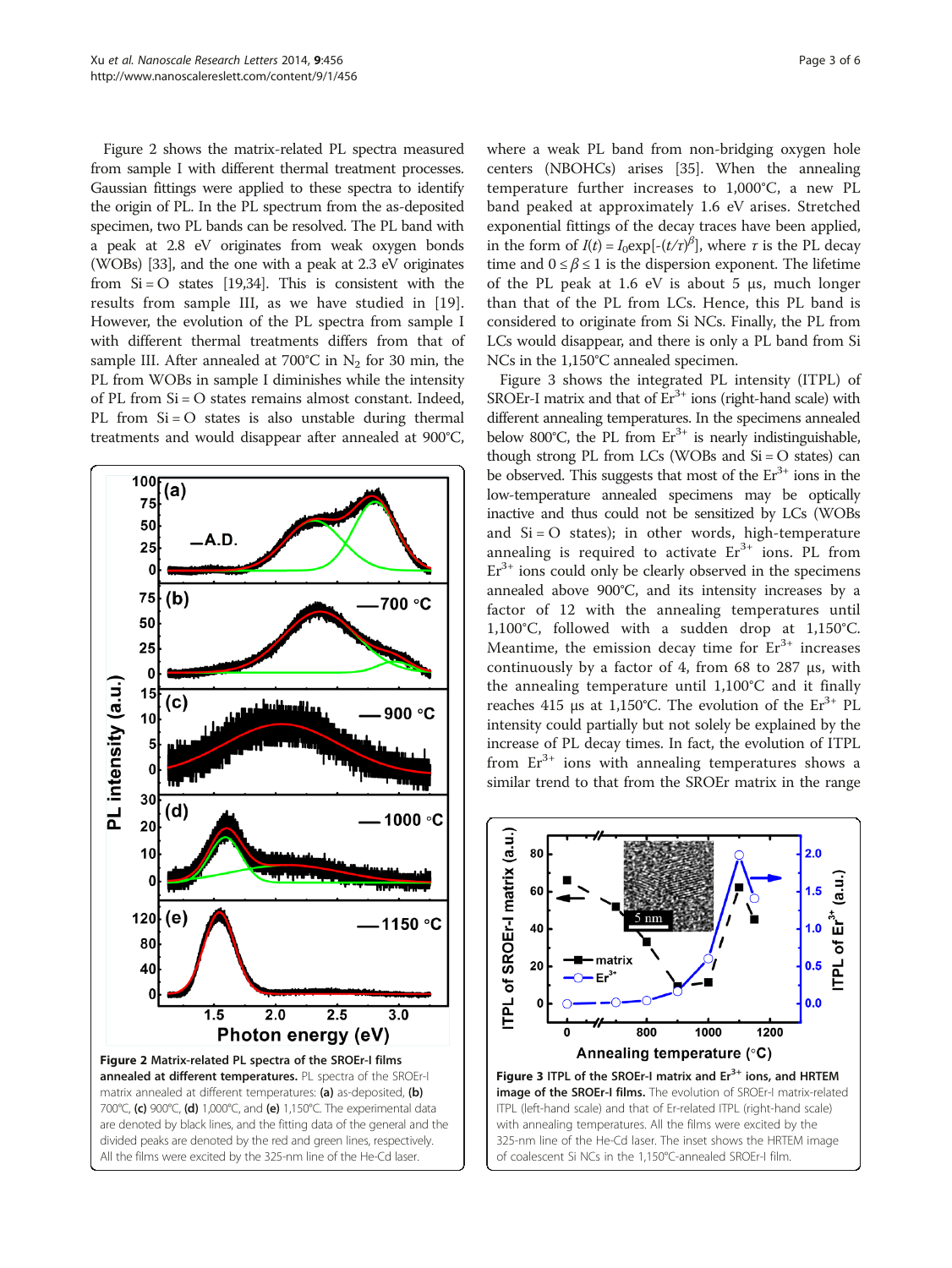of 900 to 1,150°C, and the overlap between the two spectra indicates the energy transfer from the matrix to the  $Er^{3+}$  ions. By carefully studying the matrix-related PL, energy transfer from NBOHCs to  $Er<sup>3+</sup>$  ions is excluded due to their gradual decrease and eventual absence during high-temperature annealing (900 to 1,150°C), which is in contrast to the evolution of ITPL from  $Er^{3+}$  ions. Therefore, Si NCs are believed to be the main sensitizers for  $Er^{3+}$  ions in the high-temperature annealed SROEr-I films. Indeed, the PL excitation (PLE) spectrum of  $Er<sup>3+</sup>$  in the 1,100°C-annealed SROEr-I film shows similar wavelength dependence to that of Si NCs (as shown in Figure 4), confirming our hypothesis. The degradation of ITPL from  $Er^{3+}$  ions and matrix in the 1,150°C-annealed specimen is ascribed to the growth and coalescence of Si NCs, as shown in the inset of Figure [3](#page-2-0). Coalescent microstructures of Si NCs, which would reduce the density of sensitizers and limit the non-phonon recombination probability in Si NCs, have been demonstrated to be detrimental for the luminescence of Si NCs and  $Er^{3+}$  ions [[22,36\]](#page-5-0).

Figure 5 shows the matrix-related PL spectra measured from the 1,100°C-annealed SROEr films with different Si concentrations. Two PL bands can be resolved from the PL spectra: one peaked at approximately 1.6 eV, which originates from Si NCs; and the other peaked at approximately 2.3 eV, which originates from  $Si = O$ states, as described in [[19](#page-5-0)]. In sample I with the highest Si concentration, PL from Si NCs dominates, while there is only PL from LCs in sample III with the lowest Si concentration. In sample II with a medium Si concentration, PL from Si NCs and LCs coexists and has comparable intensities. Remarkably, matrix-related PL spectra from SROEr films could be modulated by changing the Si





concentrations, and this phenomenon deserves a special discussion. Si = O states, embedded in amorphous SROEr network or at the surface of Si NCs, act as efficient light emitters, and their photon absorption would be facilitated by the introduction of Si NCs [[19\]](#page-5-0). However, growth and coalescence of Si NCs in samples with high Si concentrations would deplete the network where  $Si = O$ states are embedded and consequentially reduce the density of  $Si = O$  states [[37](#page-5-0)]. Besides, local stress induced by agglomeration of Si NCs could dynamically destroy Si = O bonds and it is more severe in samples with higher Si concentrations [\[38\]](#page-5-0). Hence, we consider that the modulation of matrix-related PL originates from the evolution of microstructures with Si concentration in SROEr films.

Meanwhile, sensitization mechanism of  $Er<sup>3+</sup>$  ions in SROEr films evolves with the Si concentrations as a result of the modulation of matrix-related PL. In sample I, Si NCs play the dominant role in sensitizing  $Er^{3+}$  ions, and in sample III, LCs would take the place of Si NCs [[19\]](#page-5-0). When it comes to sample II, it is reasonable to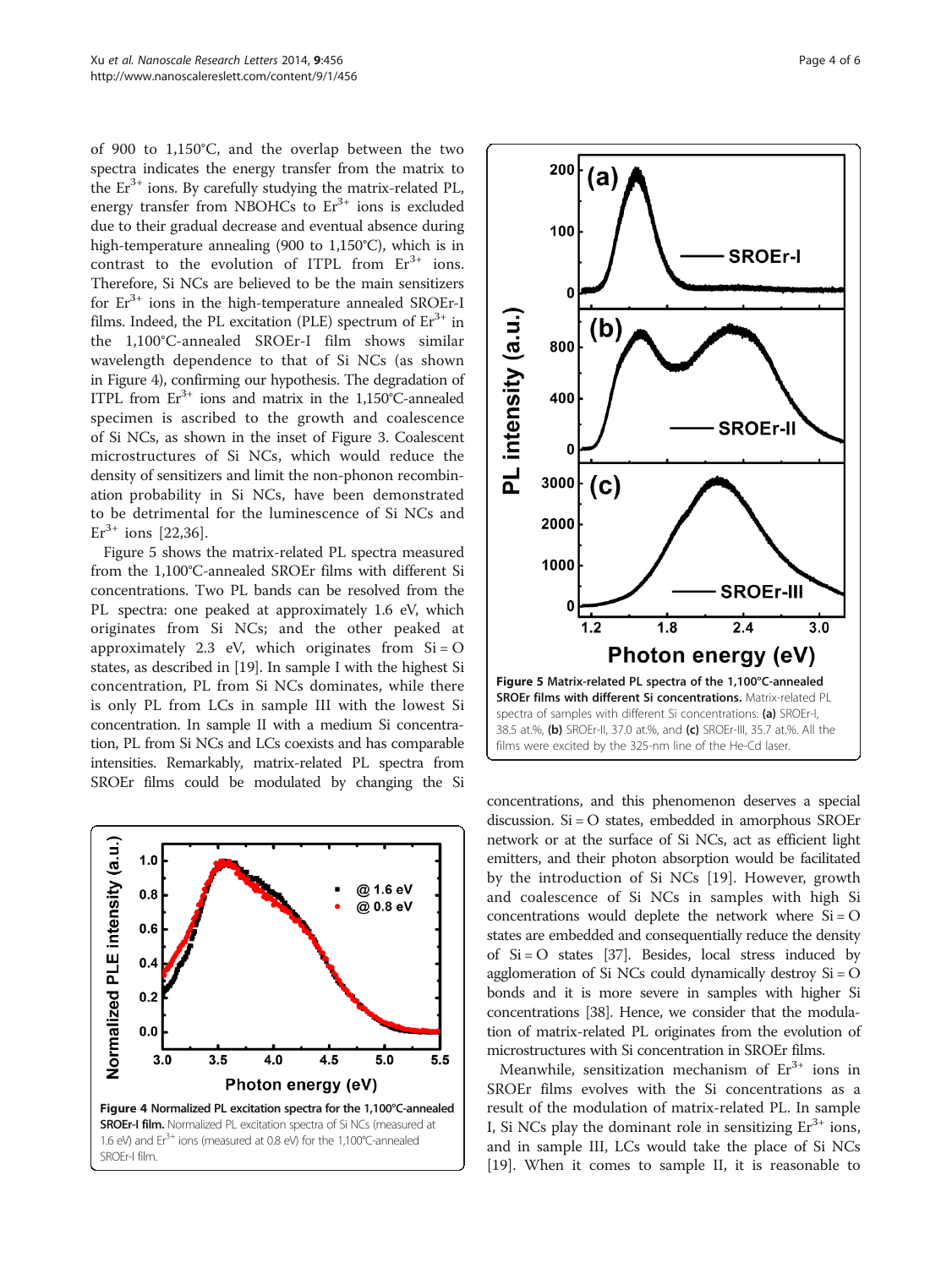<span id="page-4-0"></span>

expect that both mechanisms would take place and may compete with each other. Due to the atomic size scale, LCs with high density could be obtained and are most often considered as sensitizers more promising than Si NCs. It is hence expected that the stronger PL from LCs is achieved, the more effective sensitization of  $Er^{3+}$  ions will be acquired. However, our data show that this is not so straightforward. The PL spectra of  $Er^{3+}$  ions from the 1,100°C-annealed SROEr films with different Si concentrations are presented in Figure 6. It is shown that  $Er^{3+}$ PL from sample III is stronger than that from sample I, indicating that LCs do be effective sensitizers for  $Er<sup>3+</sup>$  ions. However, in spite of the relatively weak LC-related PL, Er-related PL in sample II is much stronger than that in sample III. This confirms our hypothesis that both mechanisms of sensitization via Si NCs and LCs take place in sample II. Moreover, it suggests that not only the density of sensitizers is a limitation for  $Er^{3+}$  luminescence, but also the coupling between sensitizers and  $Er<sup>3+</sup>$  ions is important. According to Förster's theory [\[39,40\]](#page-5-0), the energy transfer probability depends on the distance between sensitizers and  $Er<sup>3+</sup>$  ions. The coupling between sensitizers and  $Er<sup>3+</sup>$  ions would evolve with the modulation of microstructures for samples with different Si concentrations, and the optimization is expected for sample II with a medium Si concentration.

## Conclusions

In conclusion, we studied the modulation on the sensitization mechanism of  $Er^{3+}$  ions as well as the matrixrelated luminescence by the composition evolution of SROEr films. Formation of LCs and Si NCs is found to

depend on the Si concentrations: growth and coalescence of Si NCs are promoted with the increase of Si concentrations, depleting the network where LCs are embedded and quenching the LC-related PL. Subsequently, the sensitization mechanism of  $Er^{3+}$  ions evolves with the modulation of microstructures. Si NCs act as main sensitizers of  $Er^{3+}$  ions in samples with high Si concentrations, and LCs take their place in samples with low Si concentrations, while the sensitization mechanisms coexist in samples with medium Si concentrations. An optimum  $Er<sup>3+</sup>$  PL with an enhancement of more than two was obtained for the sample with medium Si concentrations, where the coupling between  $Er^{3+}$  ions and sensitizers (Si NCs and LCs) was maximized.

### **Abbreviations**

A.D.: as-deposited; EBE: electron beam evaporation; FTIR: Fourier transform infrared; ITPL: integrated PL intensity; LCs: luminescence centers; NBOHCs: non-bridging oxygen hole centers; PL: photoluminescence; PLE: photoluminescence excitation; PMT: photomultiplier tube; Si NCs: silicon nanoclusters; SRO: silicon-rich oxide; SROEr: erbium-doped silicon-rich oxide; TEM: transmission electron microscopy; WOBs: weak oxygen bonds.

#### Competing interests

The authors declare that they have no competing interests.

#### Authors' contributions

LX participated in the sample preparations and measurements, analyzed the data, and drafted the manuscript; DL conceived the study, participated in the result discussion, and revised the manuscript; LJ carried out the experiments and measurements and participated in the result discussion; LX, FW, DY, and DQ contributed to the analysis of the results in this paper. All authors read and approved the final manuscript.

#### Acknowledgements

This work is supported by the Program 973 (no. 2013CB632102), National Natural Science Foundation of China (no.61176117), and Innovation Team Project of Zhejiang Province (no. 2009R5005).

#### Received: 18 May 2014 Accepted: 27 August 2014 Published: 2 September 2014

### References

- 1. Paniccia N, Morse M, Salib M: Integrated photonics. In Silicon Photonics, Topics in Applied Physics, Volume Volume 94. Edited by Pavesi L, Lockwood DJ. Berlin: Springer-Verlag Berlin; 2004:51–88.
- 2. Pavesi L, Dal Negro L, Mazzoleni C, Franzò G, Priolo F: Optical gain in silicon nanocrystals. Nature 2000, 408:440–444.
- 3. Khriachtchev L, Räsänen M, Novikov S, Sinkkonen J: Optical gain in Si/SiO<sub>2</sub> lattice: experimental evidence with nanosecond pulses. Appl Phys Lett 2001, 79:1249–1251.
- 4. Lin G-R, Wu C-L, Lian C-W, Chang H-C: Saturated small-signal gain of Si quantum dots embedded in  $SiO_2/SiO_x/SiO_2$  strip-loaded waveguide amplifier made on quartz. Appl Phys Lett 2009, 95:021106.
- 5. Lin G-R, Lian C-W, Wu C-L, Lin Y-H: Gain analysis of optically-pumped Si nanocrystal waveguide amplifiers on silicon substrate. Opt Express 2010, 18:9213–9219.
- 6. Irrera A, Iacona F, Crupi I, Presti CD, Franzò G, Bongiorno C, Sanfilippo D, Di Stefano G, Piana A, Fallica PG, Canino A, Priolo F: Electroluminescence and transport properties in amorphous silicon nanostructures. Nanotechnology 2006, 17:1428–1436.
- 7. Lin G-R, Lin C-K, Chou L-J, Chueh Y-L: Synthesis of Si nanopyramids at  $SiO_x/Si$  interface for enhancing electroluminescence of Si-rich  $SiO_x$ . Appl Phys Lett 2006, 89:093126.
- 8. Lin G-R, Lin C-J, Lin C-T: Low-plasma and high-temperature PECVD grown silicon-rich  $SiO<sub>x</sub>$  film with enhanced carrier tunneling and light emission. Nanotechnology 2007, 18:395202.